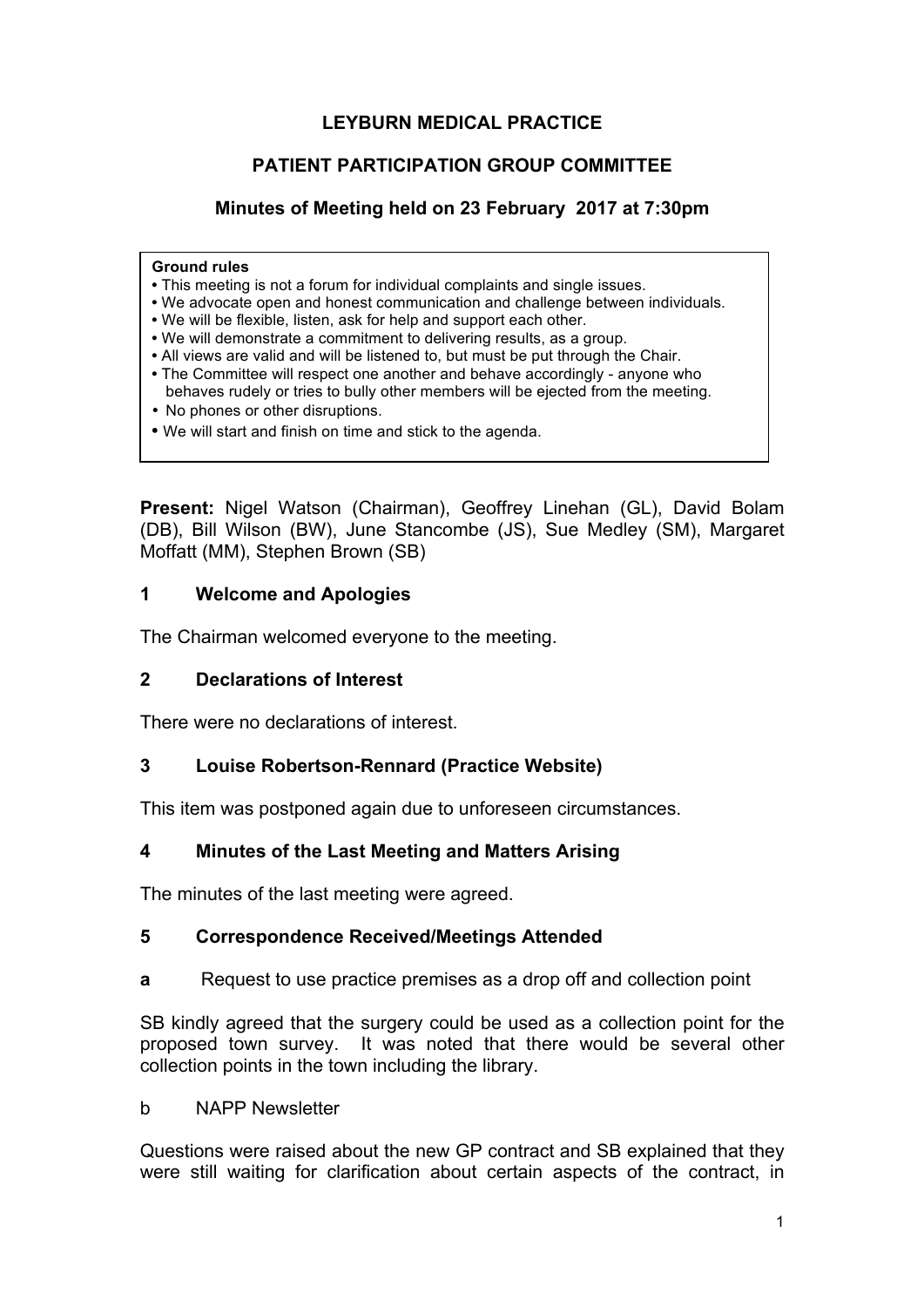particular the unplanned admissions enhanced service which is being removed and put back into the core contract. This would probably mean a financial loss to the practice as it is a less than average size practice with a large elderly population and the work relating to those unplanned admissions still had to be undertaken. SB also explained that business rates were fully reimbursed so that the new rates would not impact on the practice.

JS reported that she had attended the HEN meeting. There was a request that the document prepared by NW relating to all transport links available to all local hospitals be made available to the Pharmacy and Library. NW agreed to this. The local HEN representative was extending an invitation to our PPG to discuss the proposed STP with particular reference to a decision about the future of A&E at either Darlington or North Tees Hospital, Stockton. JS reported a request from some HEN members for a practice brochure to be included in Leyburn Life following the example of the Central Dales Practice leaflet appearing in the Upper Wensleydale Newsletter. This was discussed but it was pointed out that all new patients receive a copy of the leaflet and it was also available on the practice website.

DB attended a meeting of the YAS where the STP crossed borders of four ambulance trusts going down as far as North Lincolnshire. DB has sent a further email to the person dealing with the STP as well as Janet Probert highlighting the time limits for dealing with stroke and heart attacks were not achievable under the proposals.

## **6 NAPP – Review of PPG Performance**

- a Membership (Carers' Association/YoungPeople
- ?

It was noted that SM had kindly prepared the documents for new PPG members and new PPG committee members.

### **7 Sustainability and Transformation Plan**

a Hugo Radice Paper

NW reported that he had followed up his document about the local STP by contacting Hugo Radice and suggesting that he come and speak to our group. This was agreed and it was suggested that we also invite a speaker from the STP group. NW agreed to organise this as quickly as possible.

It was also noted that the STP needs to be rewritten to include Health and Social Care and that the Fit 4 The Future plan also needs to be revisited to fit in with the STP. It was also pointed out that both of these were again crossing borders and may involve several County Councils.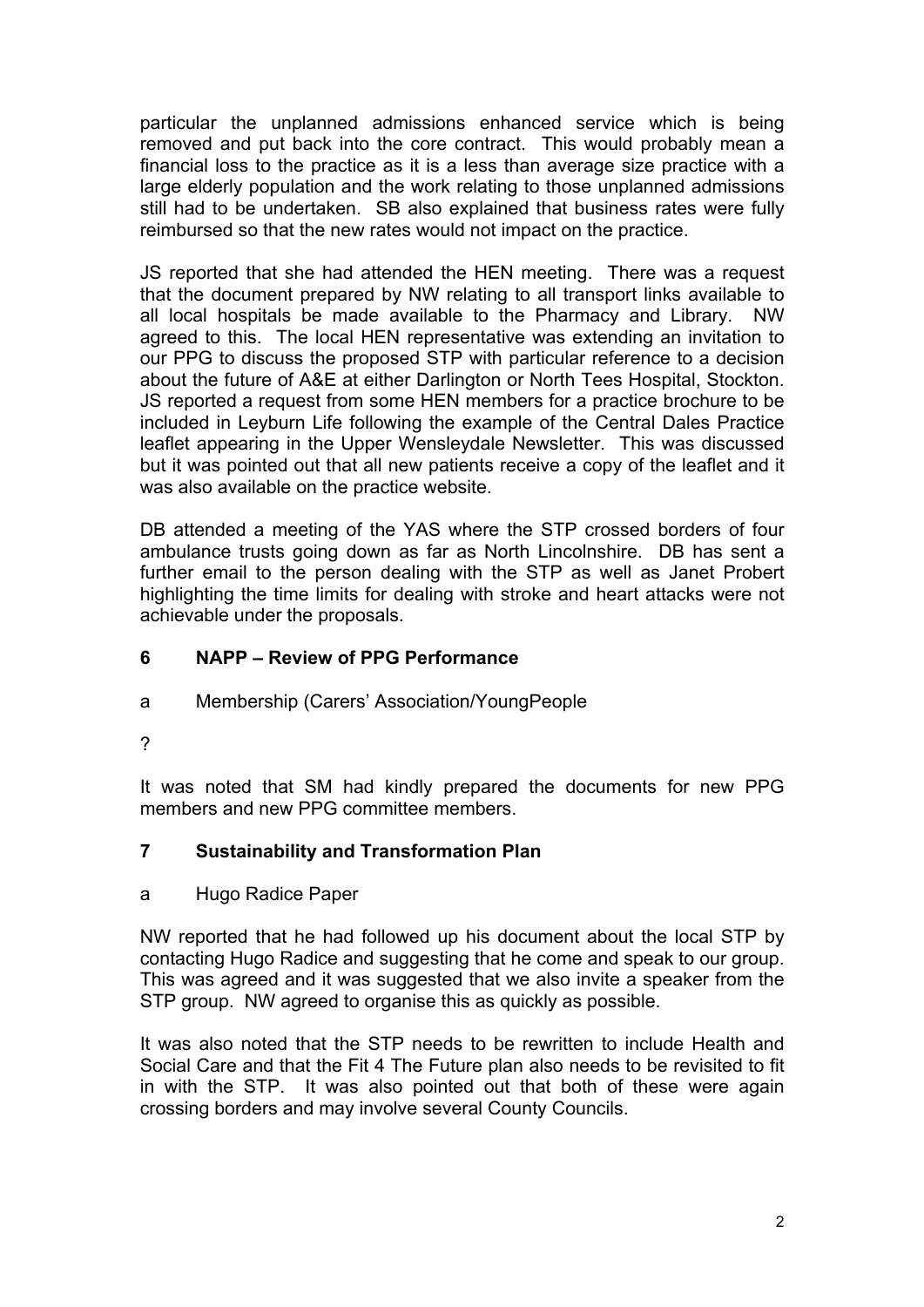## **8 Raising Awareness**

### **a Noticeboard Rota**

NW offered to draw up a new rota for the updating of the noticeboard and other posters in the surgery.

## **b Open Evening**

It was agreed to hold the Open Evening on Wednesday 21 June.

### **c Future Speakers/Members Presentations**

It was agreed to hold the meeting with Hugo Radice as soon as possible and Thursday 23 March was agreed. NW to contact Mr Radice and this was to be a single item meeting.

Louise Robertson-Rennard and Mandy Dargue will be invited to subsequent meetings with NW giving a presentation comparing Primary Care to that of one of the European countries following that.

Our PPG has been invited by the Upper Dales Healthwatch to a meeting at Aysgarth surgery when there will be a discussion about the proposed downgrading of either Darlington Memorial Hospital or the North Tees Hospital, Stockton. DB and GL offered to attend in the absence of NW and JS.

### **d Shared Care**

Questions were raised about the Fridge Pots and care plans. SB responded that care plans were raised when the need arose and that Fridge Pots are available from the Pharmacy and that the ambulance service were aware of them.

It was noted that the pharmacy in Leyburn has changed hands and is now being run by the Day Lewis Group.

### **e Patient Transport**

As previously reported in item 5, NW agreed to place copies of the document about available transport systems to all local hospitals in the library and pharmacy.

# 9 **Monitoring Practice Performance**

### a **Online Access To Health Records**

SB reported that there is a slow uptake by patients to request access to their records and that only readcoded entries are available. The problem with redacting third party entries is a national problem.